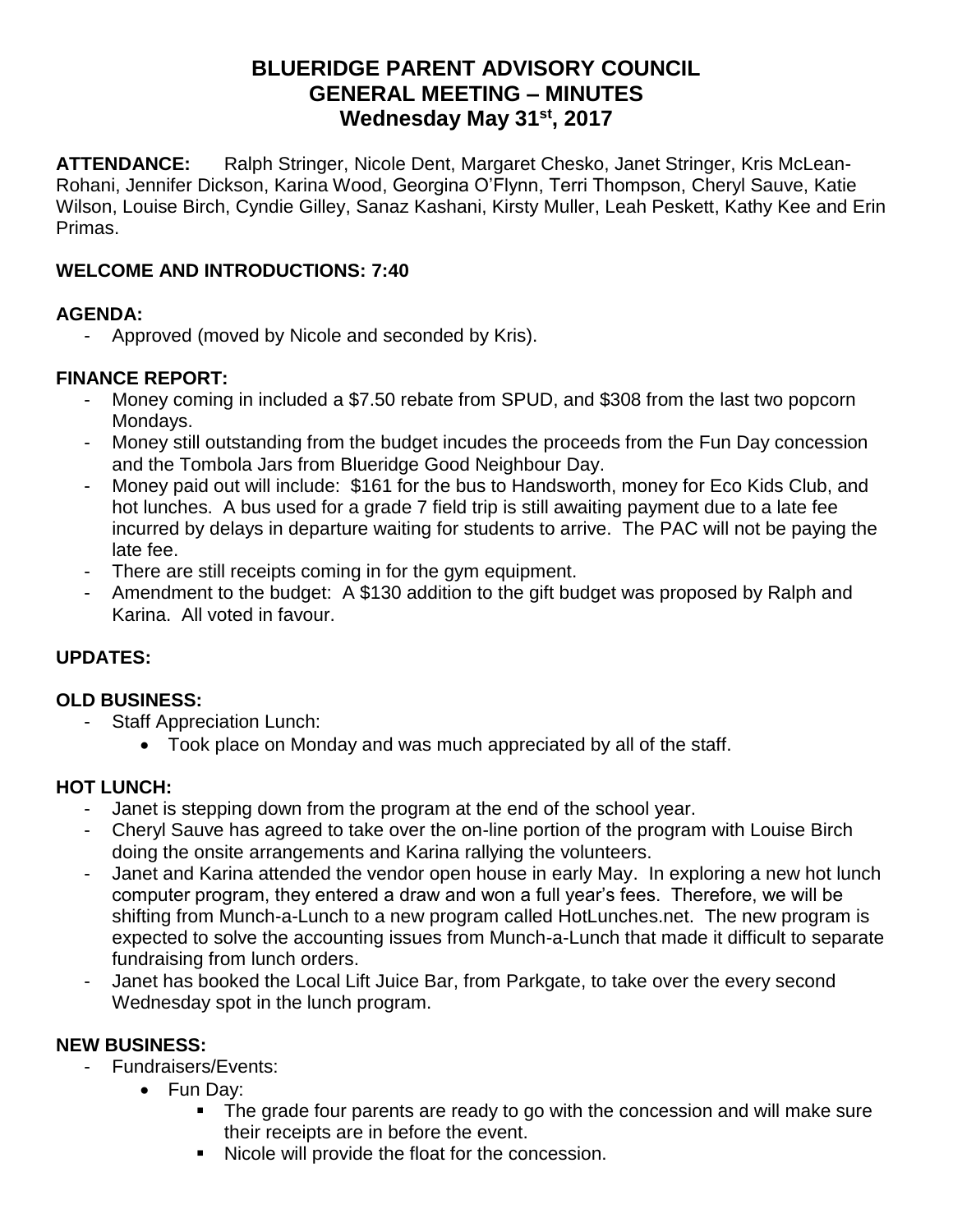- Louise is going to help Nicole this year with the PAC supplied recess snack (freezies) and will continue the tradition going forth. This snack is paid for with the proceeds from Hot Lunch.
- The Food Truck committee will meet to finalize plans for this grade 7 fundraiser.
- Orders for the food truck will be placed on Munch-a-Lunch but payments will have to cash or cheques and Georgina will hold on to the money until the current grade 7s are finished for the year.
- Tombola Jars
	- Blueridge will be hosting a Tombola table at Blueridge Good Neighbour Day  $(June 4<sup>th</sup>)$ .
	- The price will be changed to \$2 per jar.
	- Ms. Primas' grade 6 class will help run the table.
	- **E** Jennifer Bigwood will supply the float for Ms. Primas and Ms. Primas will store the money until next Monday.
	- The popcorn party winners will be announced this Friday.
- Yearbook:
	- Everything is done except Swangard which takes place next Tuesday.
	- Orders can go into Munch-a-Lunch until next Tuesday (June  $6<sup>th</sup>$ ) and paper orders must be in by next Friday (June  $9<sup>th</sup>$ ).
	- Discussion ensued concerning the possibility of continuing the yearbook going forward. Issued to consider include privacy, technical issues, that there is only a small number of professional companies accepted by the school board to produce yearbooks, and of course the difficulty finding volunteers willing and able to take on such a large project.
- Eco Kids Club:
	- Will be having a lettuce sale again in June and will again work together with the Sharing Garden to sell produce at the Welcome Back BBQ.
	- Karina is looking for someone to join her and to eventually take on Eco Kids. She is hoping to find a willing volunteer from the kindergarten parents as the club seems to appeal most to those children in kindergarten through to grade 3. She would like to stay involved but believes it should be run by parents from the younger grades.
	- Karina would like to buy some straw to spread on the garden for the summer and would like to replace one of the planters which is breaking. There is still money in the budget available for these items. In addition, Kathy has a contact for possibly getting new boxes for the garden.
- Website:
	- Kirsty will be looking at changing/updating the existing web page and will be taking over administration.
	- Ralph will meet with Kirsty to discuss moving the advertisements from the directory (which will not be published again in its existing form) to the PAC website.
- Facebook:
	- Janet and Karina spoke with representatives of other schools at the hot lunch vendor event about ways to recruit new volunteers into the PAC. The number one way was to have Facebook page for the PAC.
	- Jennifer D. has already claimed the PAC name for a Facebook page for the school.
	- There is a need to put a committee together to organize the Facebook page and to determine policies for how it should be run.
	- The Facebook group will have to be made a closed group in order to protect privacy rights.
- Class Reps:
	- There is a need to find a better place to store the PAC event binders at the school so that they are easier to locate.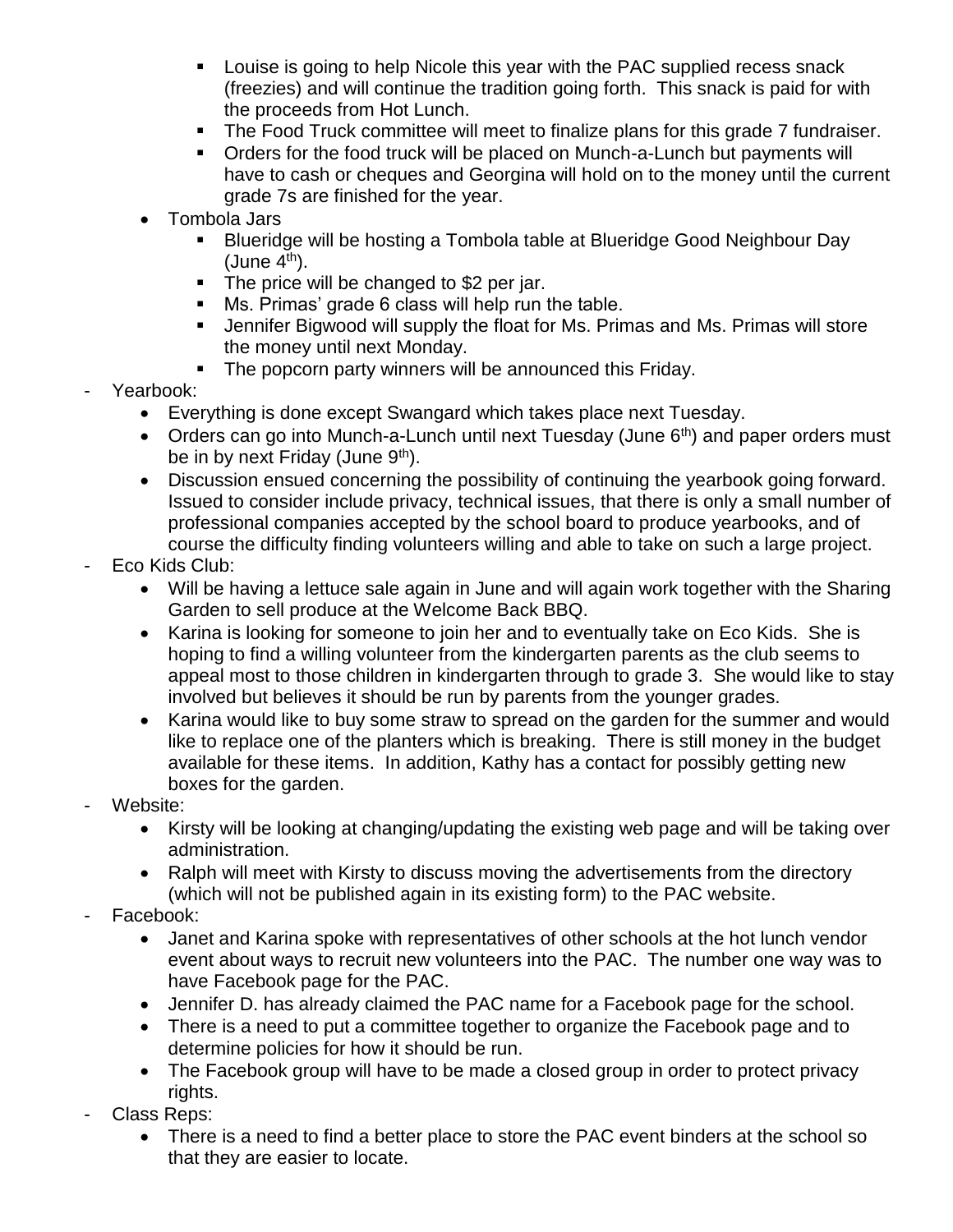- There is also a need for more/extra information and instructions for some of the volunteer jobs.
- Jennifer B. will continue in this position unless someone else wishes to take over.
- Family of Schools:
	- The meeting took place on Friday, May 12<sup>th</sup>.
	- Lynnmour:
		- Their 1<sup>st</sup> ever parent social make around \$7000. They had 30 auction items and sold \$20 tickets to the teachers. It was held at Seymour's Pub.
	- Windsor:
		- **The North Shore Stress and Anxiety Clinic offered a talk presented by Dr. Kristin** Buhr that was very well received with around 100 people attending.
		- **Grad ceremony will be held on June 4<sup>th</sup> with a banquet 2 weeks later.**
		- **There was a significant graffiti incident at the school that damaged the newly** completed area on the outside of the school.
		- Held a staff appreciation breakfast.
- Grade 7 Information:
	- The June 12<sup>th</sup> Subway lunch has been moved to the 19<sup>th</sup>.
	- The Subway fundraiser has been done to purchase pictures of each of the grade 7 children which will be used to help decorate the gym for the graduation.

#### **PRINCIPAL/VP REPORT:**

- 1. Staffing
	- Kathy Kee will be leaving Blueridge at the end of June and heading to another school
	- Pleased to welcome Principal, Ms. Deanna Robertson who will join Ms. Primas, Vice-**Principal**
- 2. Track and Field
	- a) Practices are ongoing, thank you to volunteer coaches
	- b) Thank you to Nicole and Georgina for organizing the uniforms for participants and to the BPAC for organizing a bus for Handsworth
	- c) Information for Swangard was sent out on Monday May 29
- 3. Kindergarten Orientation
	- a) Monday June 5 and 12 in the morning
	- b) Presenters will include BPAC and VCH Nurse
- 4. Band Concert Wednesday June 21, 7 PM @ Windsor Strings Concert – Thursday June 15, 7 PM @ Ross Road
- 5. Outdoor School Updates for 2017-2018
	- Gr. 3s are looking at a day program up at Grouse Mountain
	- Gr. 4s will a 3 day, 2 night program at the Cheakamus Centre (Outdoor School)
	- Gr. 6s will attend Monday October 16-Thurdsay October 19<sup>th</sup>. It's a 4 day program.
- 6. NVDP Library Summer Reading Program
	- Rachel Brown from Parkgate will be here in June to promote the summer reading program.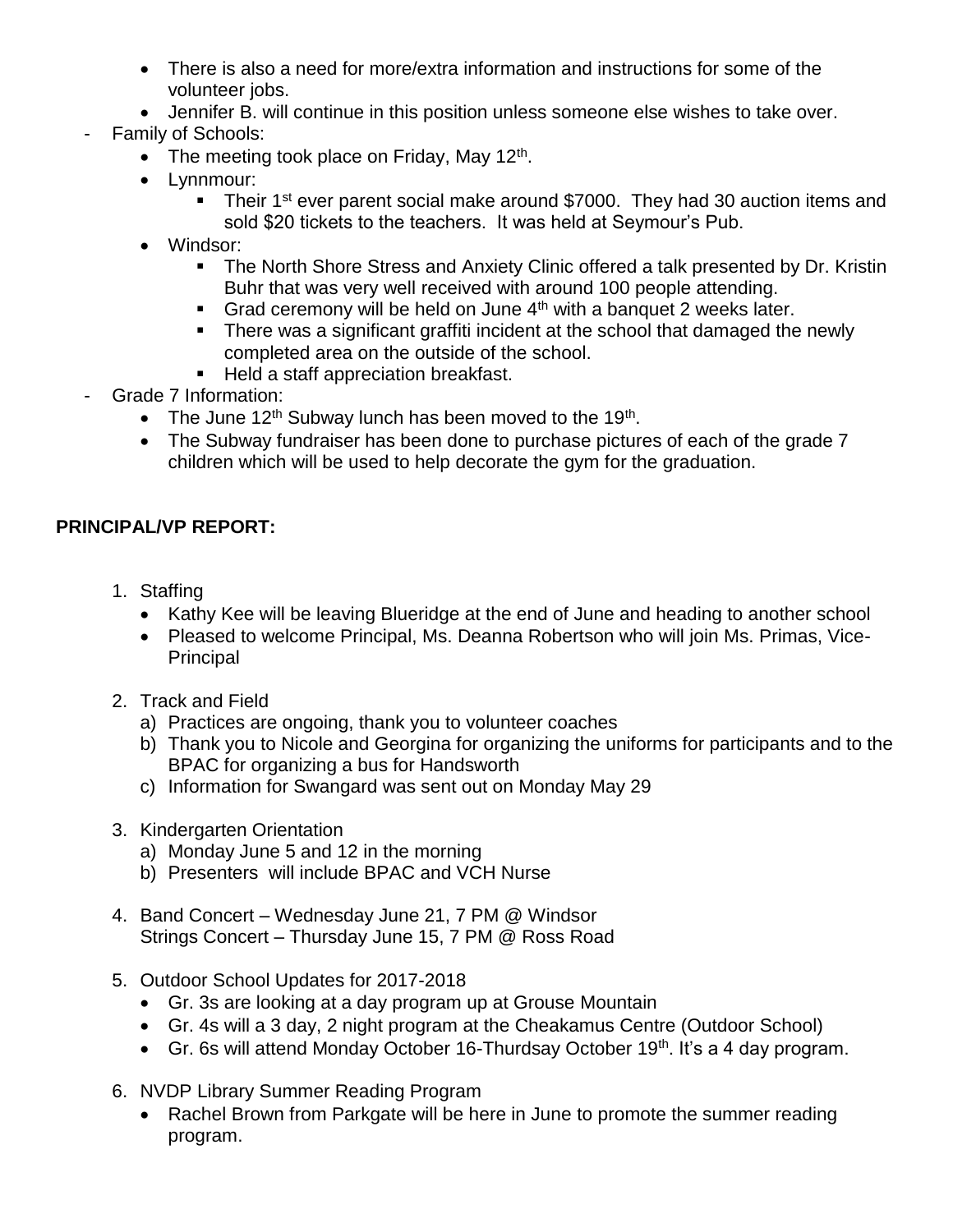- 7. Library Books School library books are due in Friday June 16
- 8. Grade 7 year end Tuesday June 27 @ 1:00 PM
- 9. Fun Day Wed. June 21 The Fun Day Committee is working on preparing a great day. The morning will activities followed by Performance funded by BPAC.
- 10.Thursday June 29

• Last day of school. It's a full day with regular 3:00 dismissal. We will have a farewell assembly time TBA – parents welcome.

- 11.2017-2018 Updates
	- The school Calendar was sent out in May and will be sent out again in the June **Newsletter**
	- May  $31^{st}$  is the deadline for parental input for student placement next year. Please use the form that was in the May newsletter. This was sent to your email and is also on our Web-site under May Newsletter.
- 12.Thank you to the Grade 3 parents for a wonderful staff appreciation luncheon
- 13. Report Cards will be posted on Wednesday June  $28<sup>th</sup>$  at the end of the day

#### **ELECTIONS:**

The following people were elected to serve as members of the BPAC Executive during the 2017-2018 school year. Congratulations and welcome!

# **2017/2018 BPAC Executive**

| <b>Chair</b>                          | Jennifer Dickson                   |
|---------------------------------------|------------------------------------|
| <b>Vice Chair</b>                     | Jennifer Bigwood                   |
| <b>Secretary</b>                      | Katie Wilson                       |
| Treasurer                             | <b>Cyndie Gilley</b>               |
| <b>Family of Schools Reps</b>         | Georgina O'Flynn, Jennifer Bigwood |
| <b>Past Chair/Member at Large</b>     | <b>Ralph Stringer</b>              |
| <b>Member at Large</b>                | <b>Janet Stringer</b>              |
| <b>Member at Large</b>                | <b>Terri Thompson</b>              |
| Member at Large (Website & Hot Lunch) | Karina Wood                        |
| <b>Member at Large (Website)</b>      | <b>Kirsty Muller</b>               |